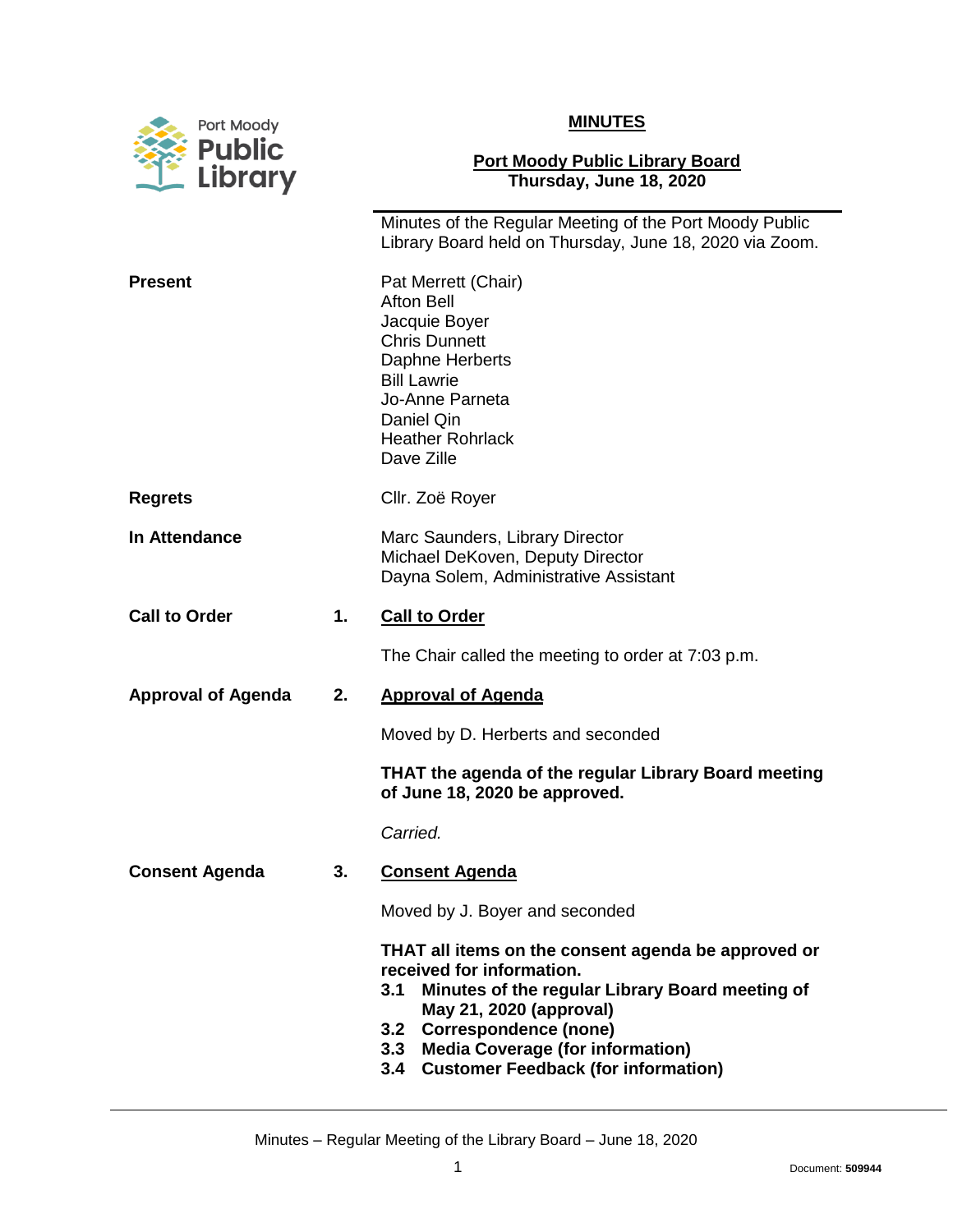## *Carried.*

|                                            |                                                                                             | 4.                                                                          | <b>New Business</b>                                                                                                                                                                                |
|--------------------------------------------|---------------------------------------------------------------------------------------------|-----------------------------------------------------------------------------|----------------------------------------------------------------------------------------------------------------------------------------------------------------------------------------------------|
| <b>Library Director's</b><br><b>Report</b> |                                                                                             | 4.1                                                                         | <b>Library Director's Report</b>                                                                                                                                                                   |
|                                            |                                                                                             |                                                                             | The Library Director's report was received for information.                                                                                                                                        |
|                                            |                                                                                             |                                                                             | Staff were thanked for all the work that has gone into the<br>Library Recovery Plan.                                                                                                               |
|                                            | 1) Library Advocacy<br><b>Report</b>                                                        | 4.2                                                                         | <b>Library Advocacy Report</b>                                                                                                                                                                     |
|                                            | 2) Draft Letter to<br><b>Select Standing</b><br><b>Committee on</b><br><b>Finance</b>       |                                                                             | The Library Board agreed to submit a letter prepared by<br>Public Library Partners to the BC Government requesting<br>an increase of funding for public libraries.                                 |
|                                            |                                                                                             |                                                                             | Moved by B. Lawrie and seconded                                                                                                                                                                    |
|                                            |                                                                                             |                                                                             | THAT the Library Board approve the draft letter to the<br><b>Select Standing Committee on Finance and</b><br>Government Services advocating for 2021 public<br>library budget priorities.          |
|                                            |                                                                                             |                                                                             | Carried.                                                                                                                                                                                           |
|                                            | 1) Endorsement<br><b>Report</b>                                                             | 4.3                                                                         | How to Handle Future Endorsement Requests?                                                                                                                                                         |
|                                            | 2) Joint Statement<br>on the Impact of<br>COVID-19 on<br><b>Vulnerable</b><br><b>Groups</b> |                                                                             | The Director spoke to a recent request for a library<br>endorsement, and indicated that he would compile<br>information on library endorsement policies for the Policy<br><b>Review Committee.</b> |
| <b>Library Recovery</b>                    |                                                                                             | 4.4                                                                         | Library Recovery Plan Update Report                                                                                                                                                                |
| <b>Plan Update Report</b>                  |                                                                                             | There was discussion on proposed changes to the library's<br>recovery plan. |                                                                                                                                                                                                    |
|                                            |                                                                                             |                                                                             | D. Qin arrived at 7:38 p.m.                                                                                                                                                                        |
|                                            |                                                                                             |                                                                             | Moved by J. Parneta and seconded                                                                                                                                                                   |
|                                            |                                                                                             |                                                                             | THAT the Library Board approves reopening the library<br>starting July 6, 2020.                                                                                                                    |

*Carried.*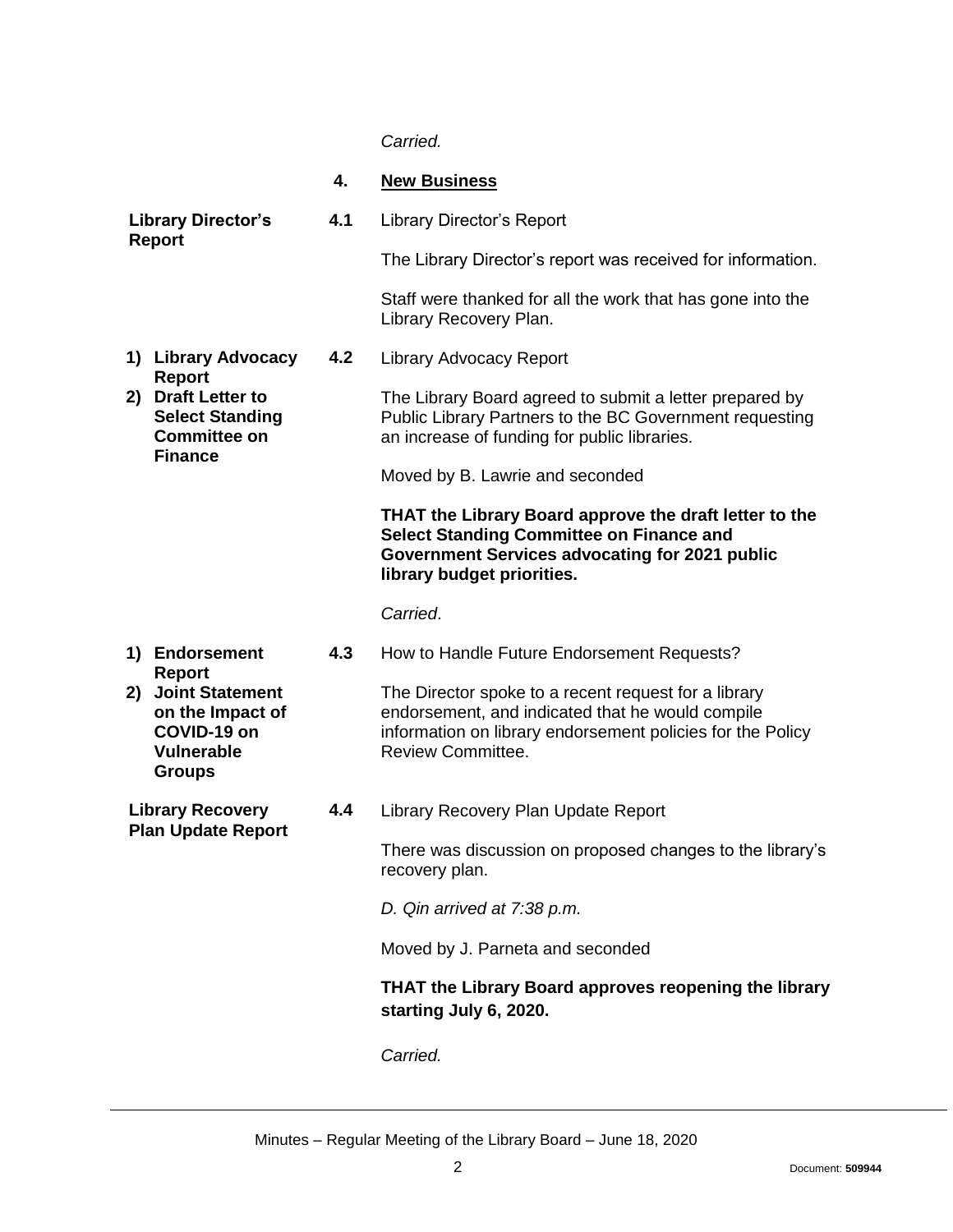|                                           |     | and                                                                                                                                                             |
|-------------------------------------------|-----|-----------------------------------------------------------------------------------------------------------------------------------------------------------------|
|                                           |     | Moved by J. Boyer and seconded                                                                                                                                  |
|                                           |     | THAT the Library Board approves the amended motion<br>to restart the accruing of new fines on September 1,<br>2020.                                             |
|                                           |     | Carried.                                                                                                                                                        |
| <b>Draft Letter of</b>                    | 4.5 | Draft Letter of Thanks to the Port Moody Foundation                                                                                                             |
| Thanks                                    |     | A grant application to the Port Moody Foundation was<br>successful.                                                                                             |
|                                           |     | Moved by D. Zille and seconded                                                                                                                                  |
|                                           |     | THAT the Library Board approves the draft letter to the<br>Port Moody Foundation thanking them for the \$2500 in<br>support of the library's COVID-19 response. |
|                                           |     | Carried.                                                                                                                                                        |
|                                           | 5.  | <b>Reports from Board Committees/Representatives</b>                                                                                                            |
| <b>Board Chair</b>                        | 5.1 | Update from Library Board Chair                                                                                                                                 |
|                                           |     | No report.                                                                                                                                                      |
| <b>Policy Review</b><br><b>Committee</b>  | 5.2 | <b>Policy Review Committee</b>                                                                                                                                  |
|                                           |     | The Policy Review Committee recommended the new<br>Unplanned Closures policy for approval.                                                                      |
|                                           |     | Moved by D. Herberts and seconded                                                                                                                               |
|                                           |     | THAT the Library Board approve the Unplanned<br><b>Closures policy.</b>                                                                                         |
|                                           |     | Carried.                                                                                                                                                        |
| <b>BCLTA</b>                              | 5.3 | <b>BCLTA</b>                                                                                                                                                    |
|                                           |     | It was noted that funds for Board training are no longer<br>available.                                                                                          |
| <b>Public Library</b><br><b>InterLINK</b> | 5.4 | <b>Public Library InterLINK</b>                                                                                                                                 |